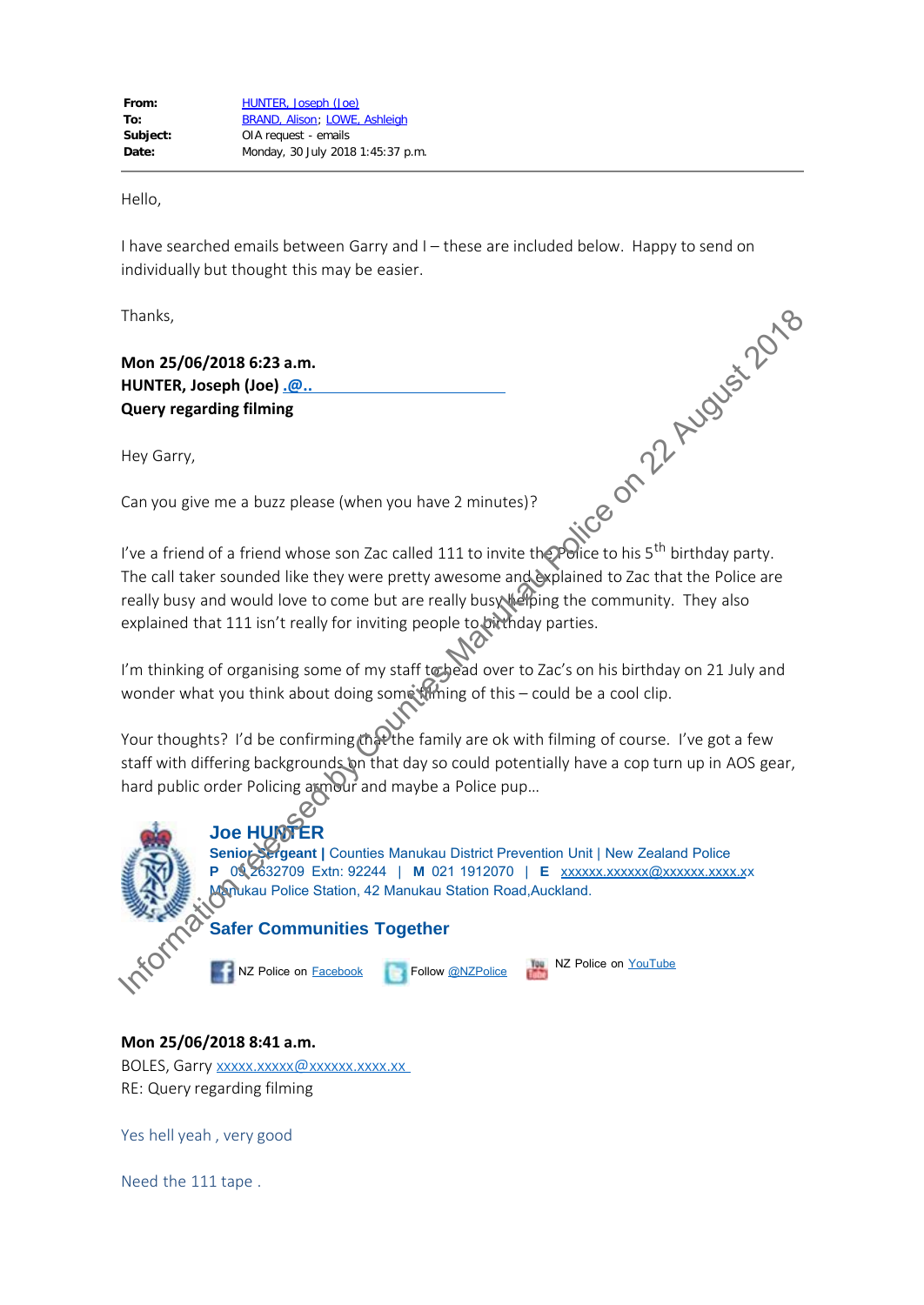Time date place of the tape.

## **Garry Boles**

**Media support** | Tamaki Makaurau | New Zealand Police | **M** +64 21 1910295 | **E** [xxxxx.xxxxx@xxxxxx.xxxx.xx](mailto:xxxxx.xxxxxxxx@xxxxxx.xxxx.xx) Harlech House , 4th Floor 482 Great South Road, Otahuhu. Auckland. [www.police.govt.nz](http://www.police.govt.nz/)

## **Safer Communities Together**

**F** Counties Manukau Police on Facebook **Communist Counties ManukauPolice** Notes Manutau Poles on Eastbox 1. Folio @Manutaubile: 18. NZ Poles on YouTube<br>
1971 had asked people what they wanted, they would have said faster horses."— Theny Tord<br>
IN ON 25/06/2018 2:28 p.m.<br>
HUNTER, Joseph (Joe) <u>xos</u> *"If I had asked people what they wanted, they would have said faster horses." — Henry Ford* **Mon 25/06/2018 2:28 p.m.** HUNTER, Joseph (Joe) xxxxxx.xxxxxx@xxxxxx.xxxx.xx Re: Query regarding filming Hi Garry, The call was on 2 June at about 5.30pm and the call taker was  $\mathbb{R}^n$  or similar. I have the landline the call was made from but it's in my office on my hotepad (I'm out of the office). (the Mum) is happy for this to be filmed etc. I'll grab that landline number and send it to you in the morning. I can also put you in touch with Sarah if you like. It'll be interesting to see what Son the Comms recording. **Joe HUNTER Senior Sergeant Counties Manukau District Prevention Unit | New Zealand Police Mon 25/06/2018 3:14 p.m.** HUNTER, Joseph (Joe) xxxxxx.xxxxxx@xxxxxx.xxxx.xx **Re: Query regarding filming** Hey pal,

Happy to chat further when you're keen to.

## **Joe HUNTER**

**Senior Sergeant |** Counties Manukau District Prevention Unit | New Zealand Police **P** [09 2632709](tel:09%202632709) Extn: 92221 | **M** [021 1912070](tel:021%201912070) | **E** xxxxxx.xxxxxx@xxxxx.xxx.xx

The landline number for Sarah  $\sim$  that was the line Zac used to call Police.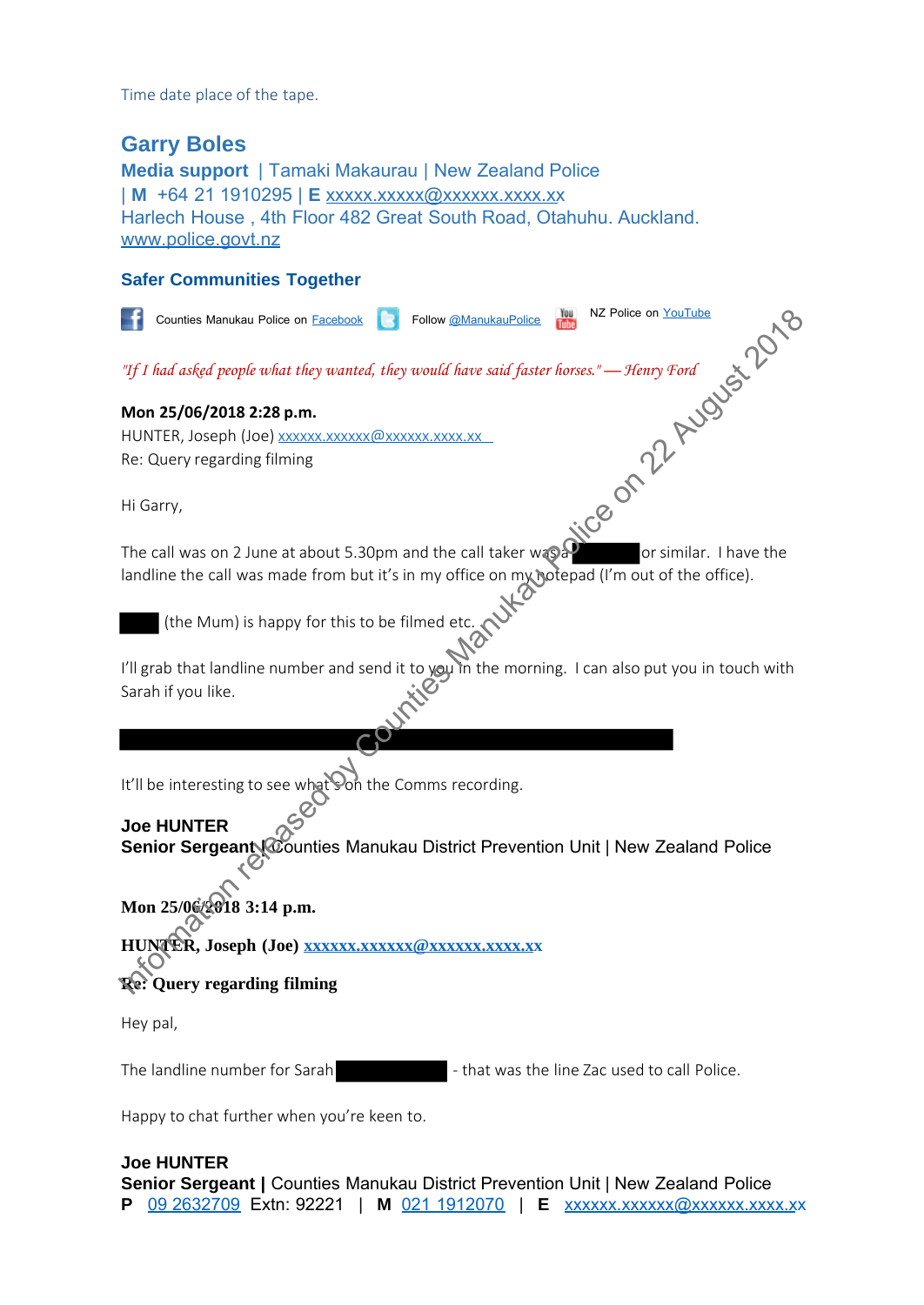Manukau Police Station, [42 Manukau Station Road,Auckland.](x-apple-data-detectors://3/1)



about having the Police at his birthday party. The call is between and and at Comms.

See what you think…

**Joe HUNTER Senior Sergeant |** Counties Manukau District Prevention Unit | New Zealand Police **P** 09 2632709 Extn: 92244 | **M** 021 1912070 | **E** xxxxxx.xxxxxxxxxxxx.xxxx.xx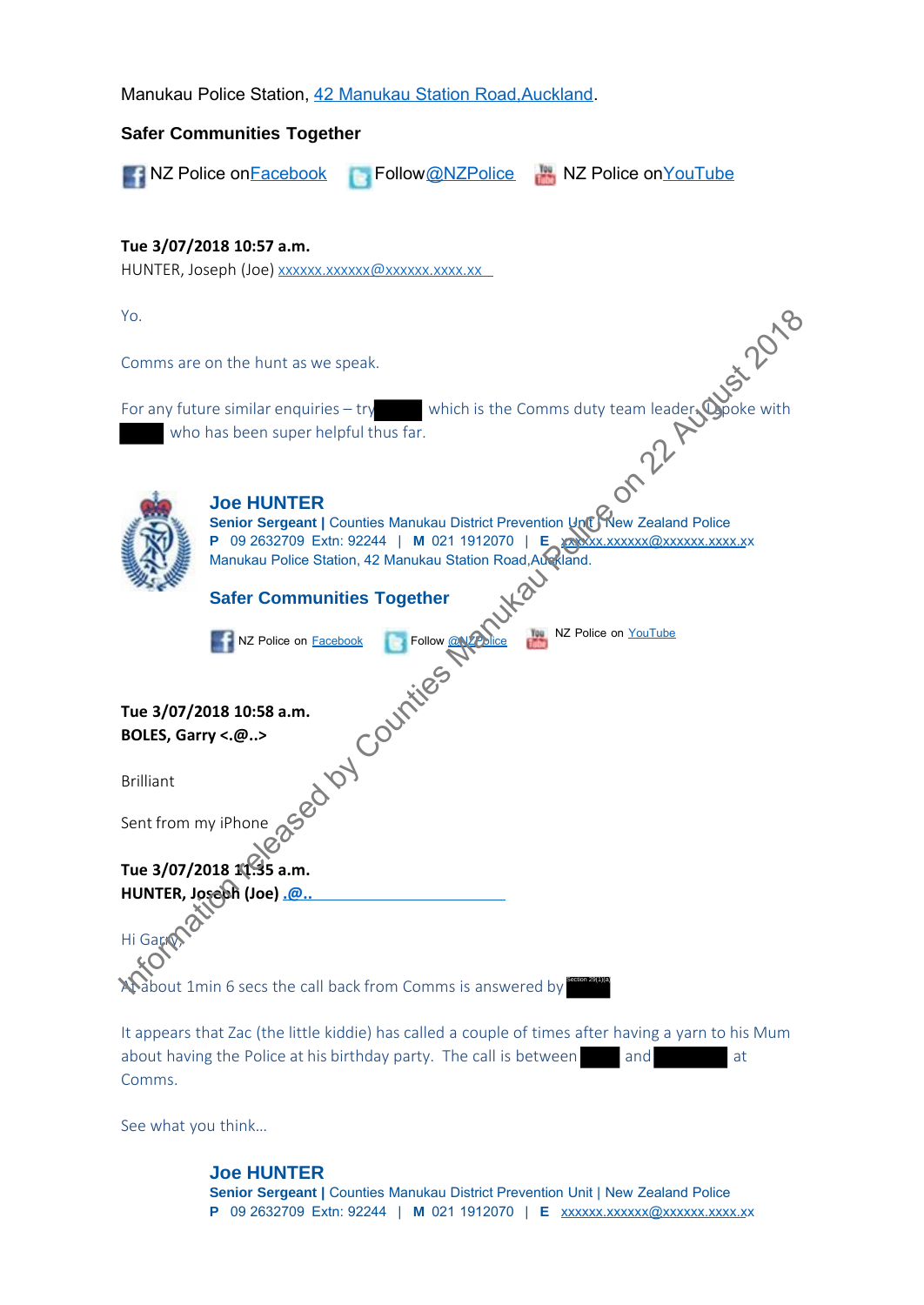

**Tue 3/07/2018 1:59 p.m. BOLES, Garry** . @..

Brilliant we are so in .

I need to speak to mum . I'm going to recreate the footage of her talking t comms and little fella in the back ground .

# **Garry Boles**

**Media support** | Tamaki Makaurau | New Zealand Police | **M** +64 21 1910295 | **E** xxxxx.xxxxx@xxxxxx.xxxx.xx Harlech House , 4th Floor 482 Great South Road, Otahuhu. Auckland. www.police.govt.nz In[fo](tel:09%202632709)rmation release of the release of the railing to company and the basis party and the basis applies and the basis and the basis of the railing state of the railing to company and interfells in the basis ground. Counties

**Tue 3/07/2018 3:07 p.m. HUNTER, Joseph (Joe) x.x@x.x.x**

Hey mate,

Sweet, she's out of the country until the 20th (the day before his party). Might be an on the day thing perhaps or a wee bit later but she's up for the filming side of things so can't see any issues.

The party is from 0900hcs so the basic plan was to arrive at 10 ish with the team. I'm checking with Dog Section about a pup. Possibly bring the bus. Other than that we're open to suggestion as to what might look good from your point of view.

# **Joe HUNTER**

**Senior Sergeant |** Counties Manukau District Prevention Unit | New Zealand Police **P<sub>1</sub> 99 2632709 Extn: 92221 | M** 021 1912070 | **E** xxxxxx.xxxxxxxxxxx.xxxx.xxx.xx Manukau Police Station, [42 Manukau Station Road,Auckland.](x-apple-data-detectors://3/1)

## **Safer Communities Together**

**NZ Police on Facebook** Follow[@NZPolice](https://twitter.com/NZPolice) NZ Police on <u>[YouTube](https://www.youtube.com/user/policenz)</u>

**Tue 3/07/2018 4:22 p.m.**

BOLES, Garry xxxxx.xxxxx@xxxxxxx.xxx.xx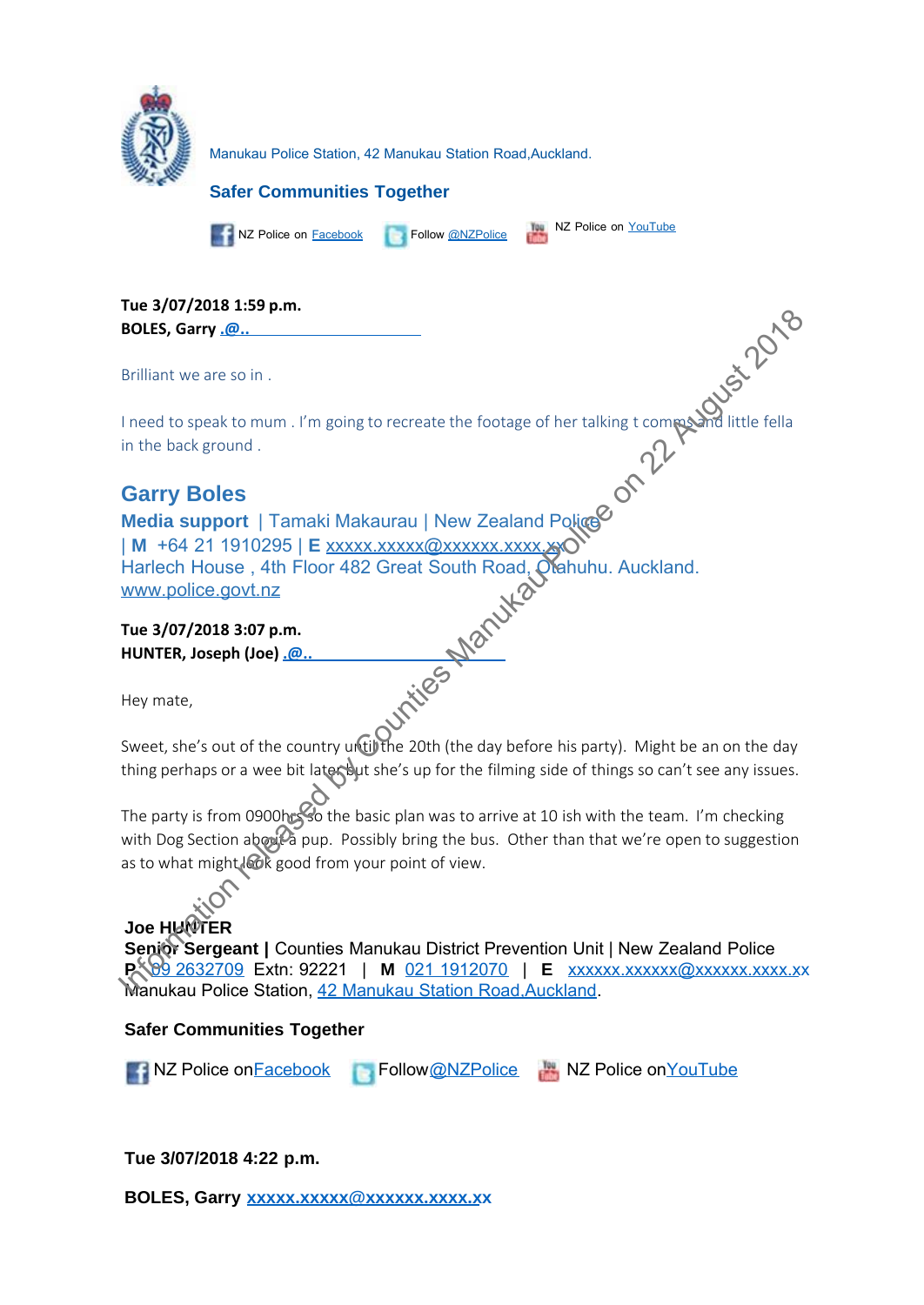We just need to get permission to shoot all who is at the party, other kids and parents

Sent from my iPhone

#### **Tue 3/07/2018 7:19 p.m.**

#### HUNTER, Joseph (Joe) <xxxxxx.xxxxxx@xxxxxx.xxx.xx>

Hey Garry,

I've text her regarding permission of others and given her a rough idea of the filming intentions.

I'll get back to you when I hear back. Can get a FB message to her if she doesn't reply to the text in the next day.

Thanks,

## **Joe HUNTER**

**Senior Sergeant | Counties Manukau District Prevention Unit | New Zealand Police P** 09 2632709 Extn: 92221 | **M** 021 1912070 | **E** xxxxxxxxxxxxxxxxxx.xxx.xx Manukau Police Station, 42 Manukau Station Road, Auckl I'll get back to you when I hear back. Can get a FB message to her if she doesn't reply to the<br>
Lest in the next day.<br>
Thanks,<br> **Joe HUNTER**<br> **IDENTIFIER STATE COUNTER SUBATER POWER DESCRIPS TO PRESSURE SERVICE ON SUBARUS** 

## **Safer Communities Together**

| NZ Police on Facebook Follow @NZPolice NZ Police on YouTube |           |  |
|-------------------------------------------------------------|-----------|--|
|                                                             | <b>NO</b> |  |

## **Thu 5/07/2018 10:35 a.m.**

## **HUNTER, Joseph (Joe) xxxxxx.xxxxxx@xxxxxx.xxxx.xx**

Hey mate, these are the images requested in regards to Zac and Sarah.

Consent of party goods was canvassed by when she was organising her invite list.

Joe HUNT

Senior Sergeant | Counties Manukau District Prevention Unit | New Zealand Police P 09 2632709 Extn: 92244 | M 021 1912070 | E xxxxxx.xxxxxx@xxxxxx.xxx.xx Manukau Police Station, 42 Manukau Station Road,Auckland.

Safer Communities Together